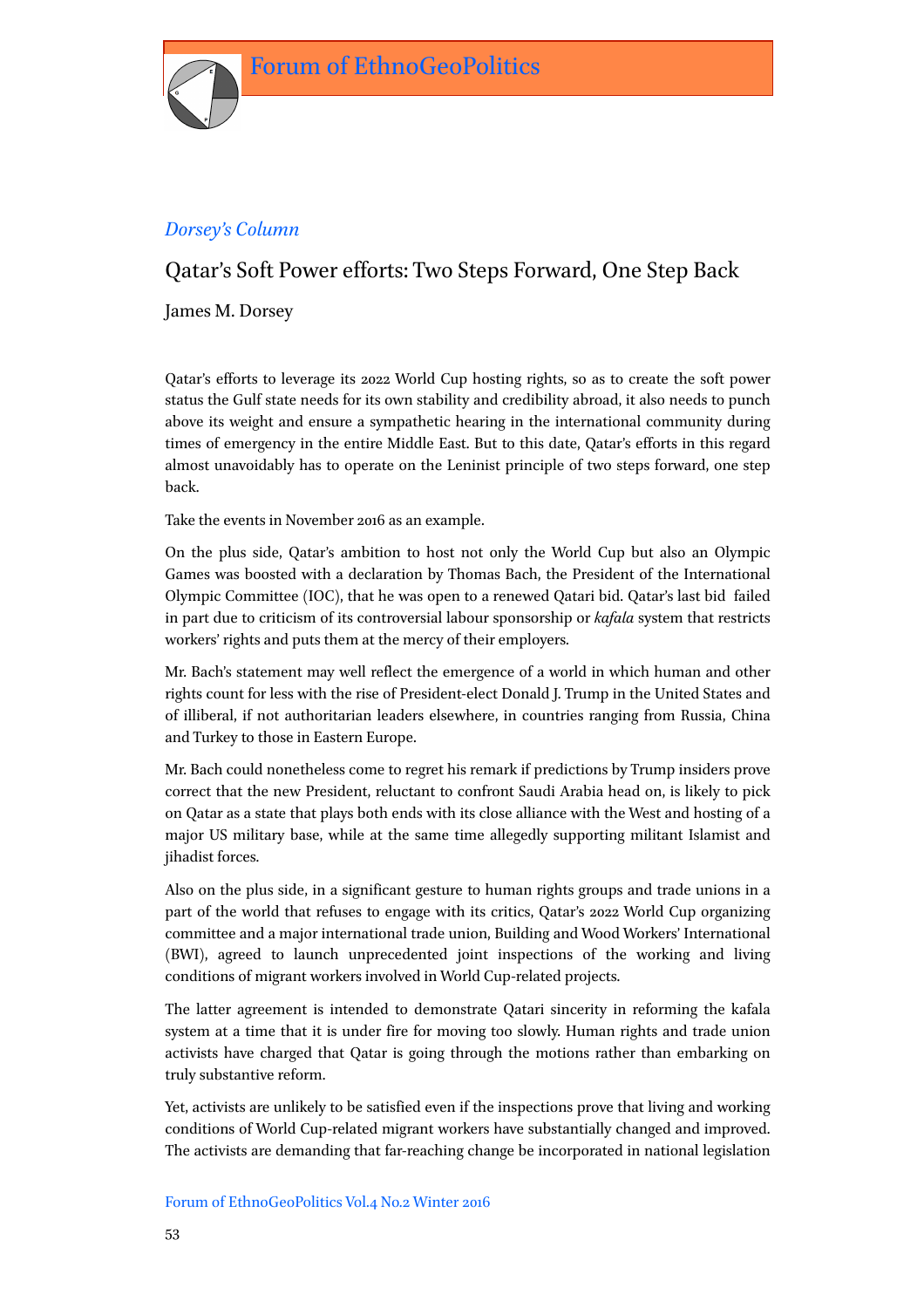

applicable to all workers in the Gulf state—and effectively enforced. Changes in national law expected by the end of 2016 are likely to fall short of activists' expectations.

A 52-page Amnesty International report published earlier in November 2016 documented what it called "appalling" abuses of the rights of workers employed in the renovation of the Khalifa International Stadium. The Qatari World Cup organizing committee said most of the issues in the report that date back to 2015 have since been addressed.

Finally, Qatar's willingness to entertain whatever degree of change and engage with its critics is prompting limited change and debate of the labour issue elsewhere in the Gulf. Prominent Saudi journalist Khaled Almaeena, a regime insider, in an article in early November 2016 denounced the *kafala* system as "slavery and ownership.''

Mr. Almaeena was speaking from experience. "I was for 25 years the editor of the *Arab News* and for two years the *Saudi Gazette*, both English language Saudi newspapers. They were the eyes and ears of both Saudis and expatriates, probably more so of the latter. To them, we were a helpline. They wrote to us for advice, assistance, inquiries and support. Most of the letters dealt with working conditions, the breaking of contracts, unfair dismissals and unjust accusations…. There was no recourse to legal aid…" he wrote.

On the minus side for Qatar, the backlash of the rise of illiberal leaders, the decline of concepts of tolerance and human rights, and a wave of conservatism, if not ultraconservatism, throughout the world are making themselves felt.

Qatar University recently cancelled a lecture on women in Islam by prominent Saudi women's activist Hatoon Al Fassi, a member of the university's faculty as well as that of Saudi Arabia's King Saud, after faculty and students demanded on Twitter that she be sacked for challenging Qatari and Islamic values.

Similarly, the Qatari World Cup committee, in a further indication that Qatar may be backtracking on promises, said that current restrictions on alcohol consumption would be upheld during the World Cup. Qatar had earlier said that venues for alcohol consumption would be expanded from hotel bars to specific locations around the country during the tournament.

Not that alcohol is the litmus test of a successful Qatari World Cup given that the tournament may attract a different demography with far more fans from the Middle East, North Africa and the Muslim world who care less about alcohol than their Western counterparts.

Reinforcing perceptions of wrongdoing in Qatar's World Cup bid, the world soccer body FIFA (*Fédération Internationale de Football Association*), banned Saoud al-Mohannadi, the Vice President of Qatar's 2022 committee, for one year for refusing to help in a corruption investigation. The ban dashed Mr. Al-Mohannadi's ambition to become Vice-President of the Asian Football Confederation (AFC) and ultimately of FIFA's governing council.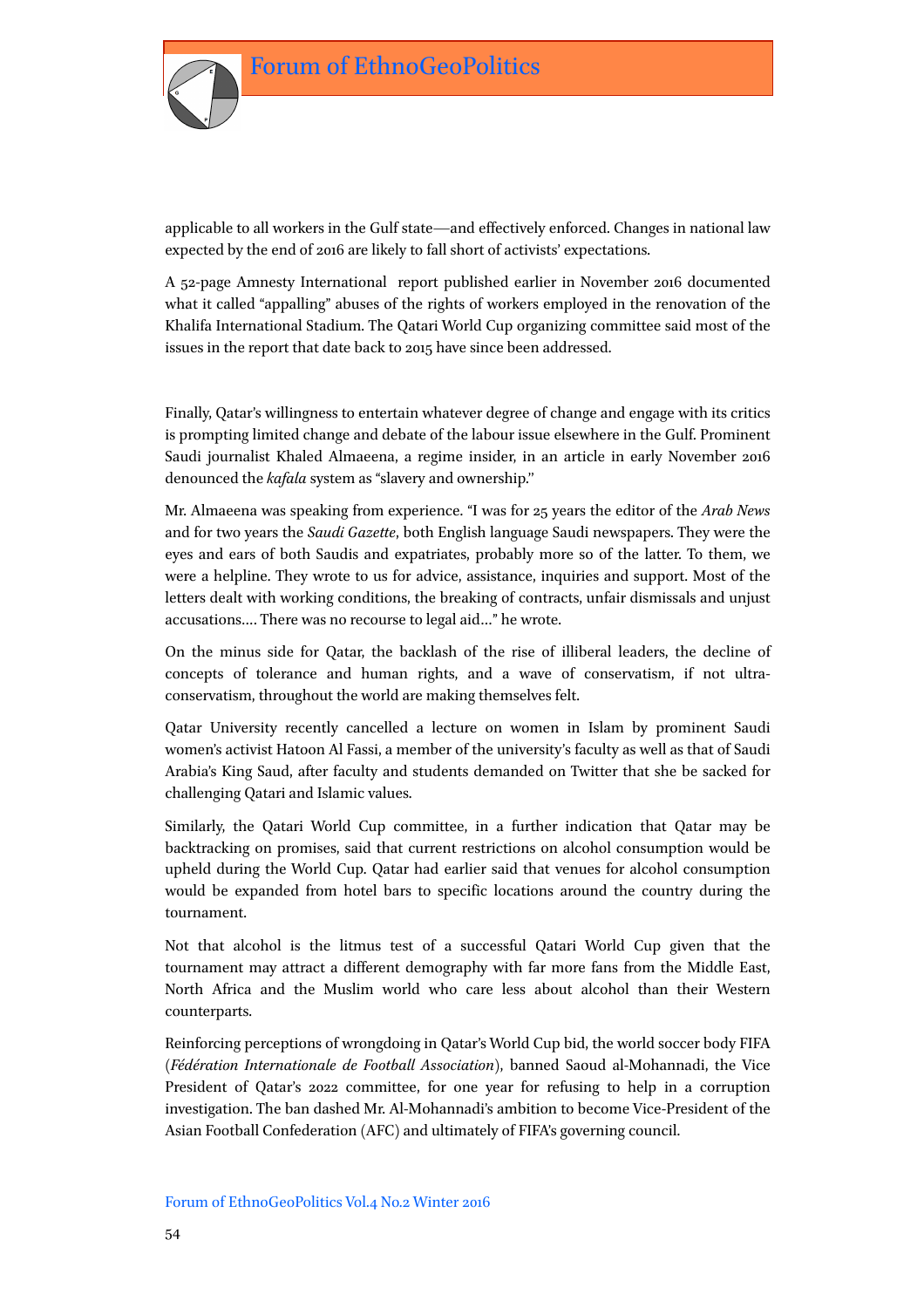

Finally, in a bow to Saudi intolerance of any criticism, Qatar recently fired Jaber Salim Al-Harmi, the editor of *Al Sharq* newspaper, for tweeting that "other (Gulf) countries slash their citizens' salaries, while Qatar increases wages. We thank Allah Almighty first and foremost then we thank our leadership which uses national resources for its people's welfare."

Mr. Al-Harmi's comment hit at austerity measures across the Gulf, but particularly in Saudi Arabia, that effectively rewrite social contracts under which citizens enjoy state-provided cradle-to-grave welfare in exchange for surrendering political rights.

Saudi Arabia has been particularly hard-hit with stark increases of utility prices and mass layoffs. Qatar has recently promised by contrast that it would raise by up to 100 percent the salaries of government employees, the bulk of the Gulf state's indigenous labour force.

At the bottom line, Qatar's massive investment in sports as a soft power tool has yet to withstand a cost-benefit litmus test. Without doubt, Qatar has enacted changes that put it among Gulf states in a class of its own. Yet, it has still to convince many (observers, activists, workers and other concerned citizens) that those changes are only the beginning of a process that will ultimately lead to true reform.

*Dr. James M. Dorsey is a senior fellow at the S. Rajaratnam School of International Studies, and co-director of the University of Würzburg's Institute for Fan Culture. He is the author of* [The](http://mideastsoccer.blogspot.com/%22%20%5Ct%20%22_blank) [Turbulent](http://mideastsoccer.blogspot.com/%22%20%5Ct%20%22_blank) World of Middle East Soccer *blog, a recently [published](http://www.hurstpublishers.com/book/the-turbulent-world-of-middle-east-soccer/%22%20%5Ct%20%22_blank) book with the same title, and also just published* Comparative Political Transitions between Southeast Asia and the Middle East and North Africa*, co-authored with Dr. Teresita Cruz-Del Rosario. [jmdorsey@questfze.com](mailto:jmdorsey@questfze.com)*

*An earlier version of the article appeared at [https://mideastsoccer.blogspot.nl/2016/11/qatari](https://mideastsoccer.blogspot.nl/2016/11/qatari-soft-power-efforts-two-steps_19.html%5D)[soft-power-efforts-two-steps\\_19.html.](https://mideastsoccer.blogspot.nl/2016/11/qatari-soft-power-efforts-two-steps_19.html%5D)*